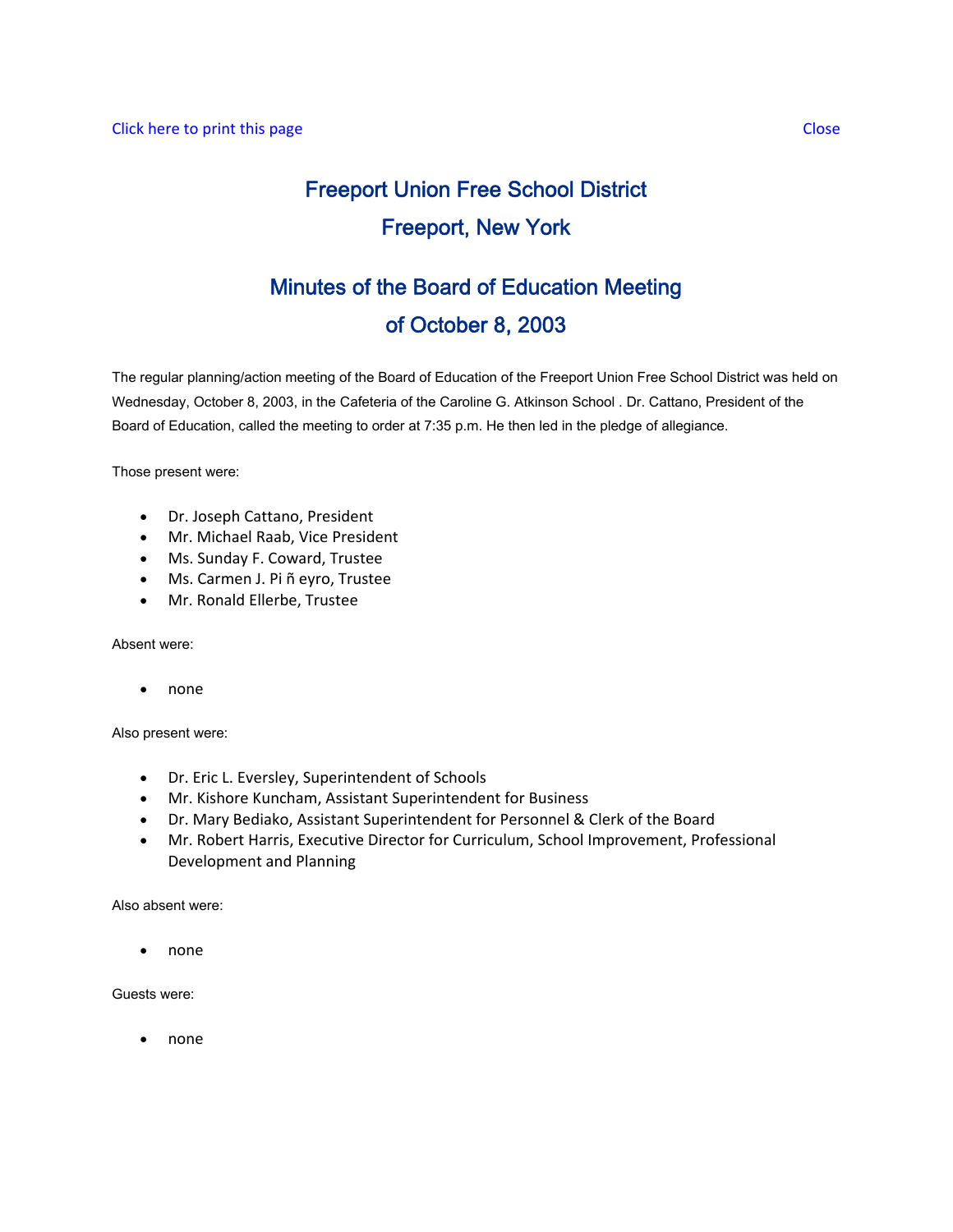The number of people in the audience at the opening of the meeting was 12.

#### Superintendent's Report

Dr. Eversley, Superintendent of Schools, congratulated Archer Street School 's Reading Program that appeared in an article in Newsday. The Superintendent also congratulated the Freeport High School Football Team on their success so far. They remain undefeated, noting that so far they have out scored their opponents 140-0. He also praised the teamwork of the Varsity Soccer team in it's recent victories.

Mr. Robert Harris, Executive Director for Curriculum, School Improvement, Professional Development and Planning, gave the Board an overview of the Assessment Committee recommendations on the TerraNova vs. TONYSS as attached.

Mr. Kishore Kuncham, Assistant Superintendent for Business, talked about the current tax bills that the community received from the Receiver of Taxes due to the recent reassessment. Mr. Kuncham noted that due to various factors one third of all tax bills will be lower, one third will be higher and one third will remain the same. He also noted that the tax statements don't explain the reasons for the higher taxes. According to Mr. Kuncham, the higher taxes were the results of (a) loss of state aid, (b) shift in the base proportions, and (c) the re-evaluation of the homes in Nassau County to reflect current value.

Dr. Cattano, Board President called for a short break at 8:33 p.m.

Dr. Cattano called the meeting back to order at 8:35 p.m.

#### **Questions From the Public**

At this time, the public was given the opportunity to address the Board of Education on items on the agenda. Each speaker was allowed to address the Board for 6 minutes.

#### Items for Action

#### Approval of CSE and PSE Meetings

Ms. Coward offered the following resolution for adoption:

RESOLVED that the Board of Education hereby accepts the minutes of the meeting of the committees on special education and preschool special education for the following date:

- September 18, 2003;
- September 19, 2003;
- September 23, 2003;
- September 25, 2003;